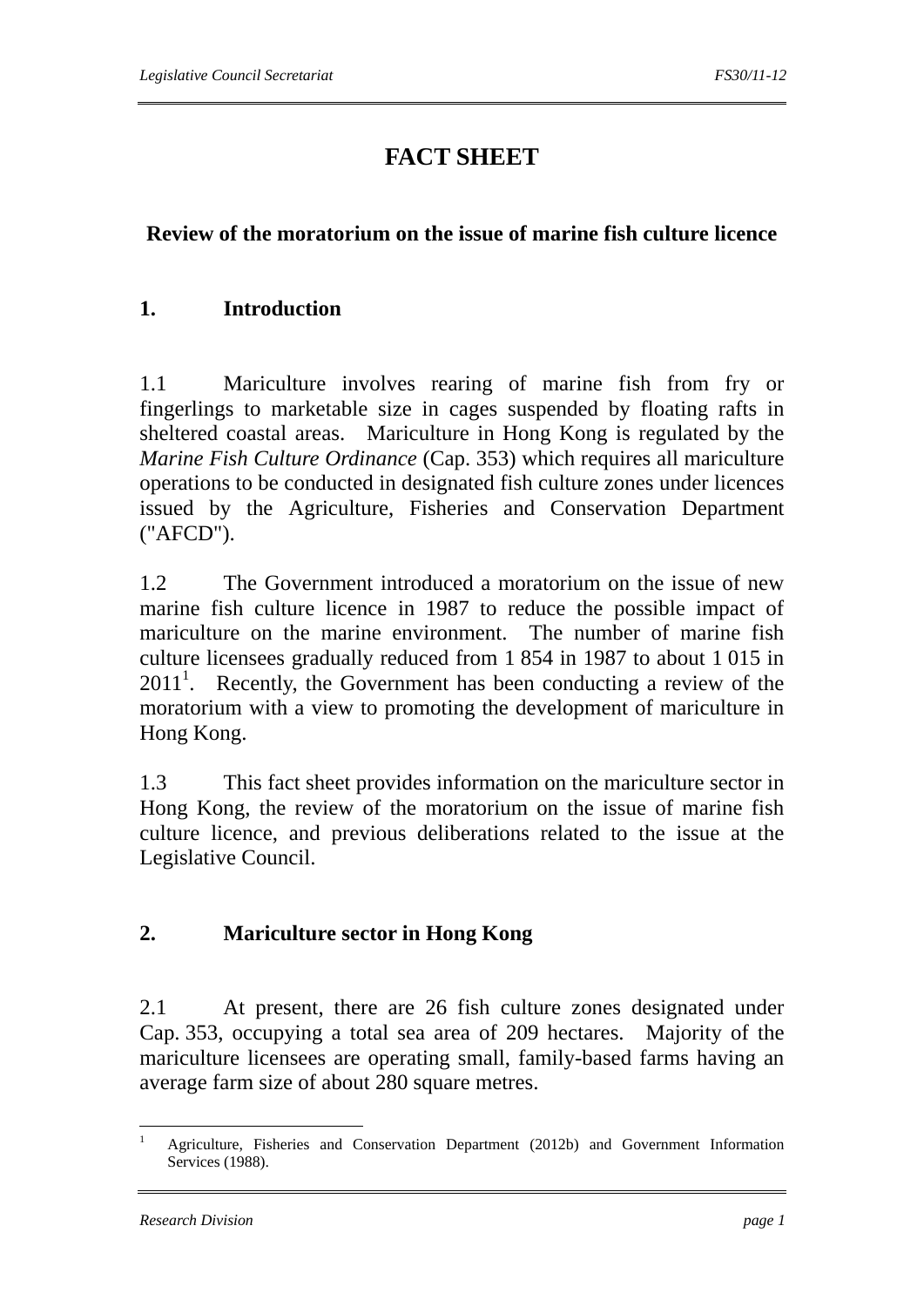2.2 In 2011, the estimated mariculture production was about 1 185 tonnes, down from 1 512 tonnes in 2010. The total value of production in 2011 was HK\$94 million, down from HK\$118 million in 2010. The mariculture production in 2011 accounted for around 8% of all locally consumed live marine  $fish<sup>2</sup>$ .

2.3 The Government established the Committee on Sustainable Fisheries ("the Committee")<sup>3</sup> in 2006 to study the long-term directions for the sustainable development of the fisheries industry in Hong Kong. According to the report submitted by the Committee in 2010, the aquaculture industry in Hong Kong, including mariculture and fish pond culture, has been facing a number of challenges such as:

- (a) strong competition from imported aquatic products;
- (b) inadequate aquaculture technologies;
- (c) limited choices and supply of fry;
- (d) uncompetitive production costs;
- (e) the moratorium on the issue of new marine fish culture licence; and
- (f) idling marine fish culture rafts.

 $\frac{1}{2}$  Agriculture, Fisheries and Conservation Department (2012b) and Information Services Department  $(2012).$ 

The Committee was chaired by the Director of Agriculture, Fisheries and Conservation and comprised Legislative Council Members, representatives from relevant Government departments, representatives from the fisheries industry, and academics and experts from various fields.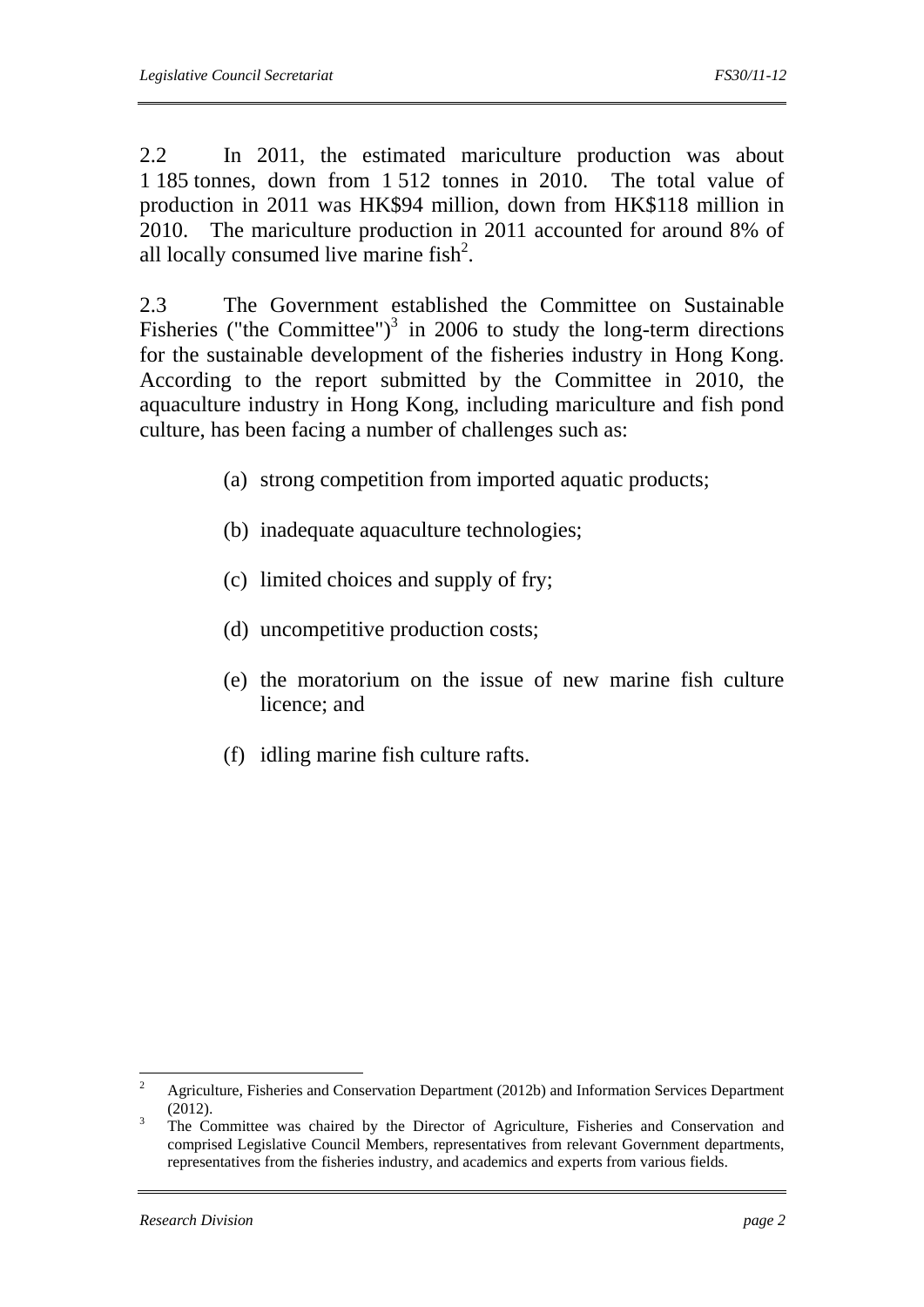## **3. Review of the moratorium on the issue of marine fish culture licence**

3.1 In the report submitted to the Government in 2010, the Committee has recommended a number of measures to promote the sustainable development of aquaculture in Hong Kong. One of these measures is a review of the moratorium on the issue of new marine fish culture licence<sup>4</sup>.

3.2 The Government has indicated that AFCD has been following-up with relevant bureaux and departments on the recommendation of the Committee on conducting a review of the moratorium on the issue of new marine fish culture licence and other related recommendations on promoting the development of the mariculture industry. The Government pointed out that advances in mariculture techniques in recent years, such as the use of pellet feed, have significantly reduced the impact of mariculture on the marine environment, and hence, believed that the recommendation of the Committee on conducting a review of the moratorium was worth considering.

## **4. Deliberations at the Legislative Council**

4.1 The subject of the review of the moratorium on the issue of marine fish culture licence has not been discussed in detail at the Legislative Council. However, the Government indicated its intention to conduct a review of the moratorium on several occasions, including:

 $\frac{1}{4}$  The Committee has suggested other measures to promote the development of the aquaculture industry, including: (a) exploring new fish culture areas and the expansion or rotation of existing fish culture zones; (b) enhancing the supply of quality fish fry; (c) stepping up efforts to develop new culture species and improve the quality of cultured fish; (d) developing local fisheries product markets; and (e) attracting and assisting interested parties and fishermen to join the industry.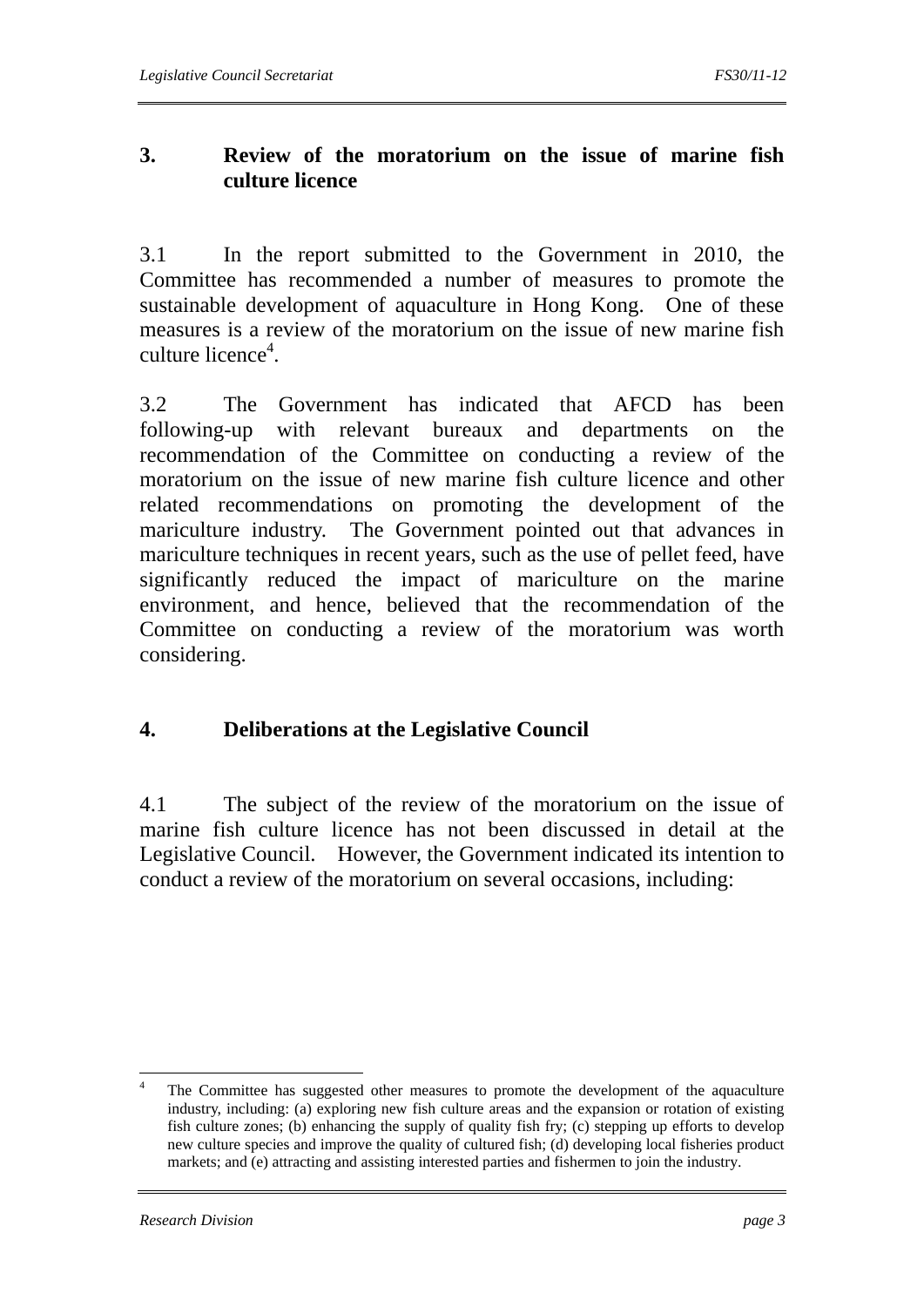- (a) at the Council meeting of 15 December 2010 when a Member enquired, among other things, how the Government would assist fishermen affected by the proposed trawl ban<sup>5</sup> to switch to the aquaculture industry;
- (b) at the meeting of the Subcommittee on Fisheries Protection (Specification of Apparatus) (Amendment) Notice 2011 on 13 April 2011 when members discussed the measures to be taken by the Government to assist fishermen affected by the proposed trawl ban to switch to mariculture operations; and
- (c) at the Council meeting of 15 February 2012 when a Member enquired, among other things, whether the Government would consider relaxing the use of additional land and waters to provide more room for development of the agriculture and fisheries industries.

 $\frac{1}{5}$  Ban on trawling is one of the measures proposed by the Committee to control fishing effort of capture fisheries in Hong Kong waters in order to conserve the marine resources and promote the sustainable development of the local fisheries industry. In the 2010-2011 Policy Address, the Chief Executive announced that the Government would implement a package of management measures such as banning trawling in Hong Kong waters through legislation in order to restore the marine resources. The legislative amendment to ban trawling was passed at the Legislation Council in 2011. The trawl ban will take effect from 31 December 2012.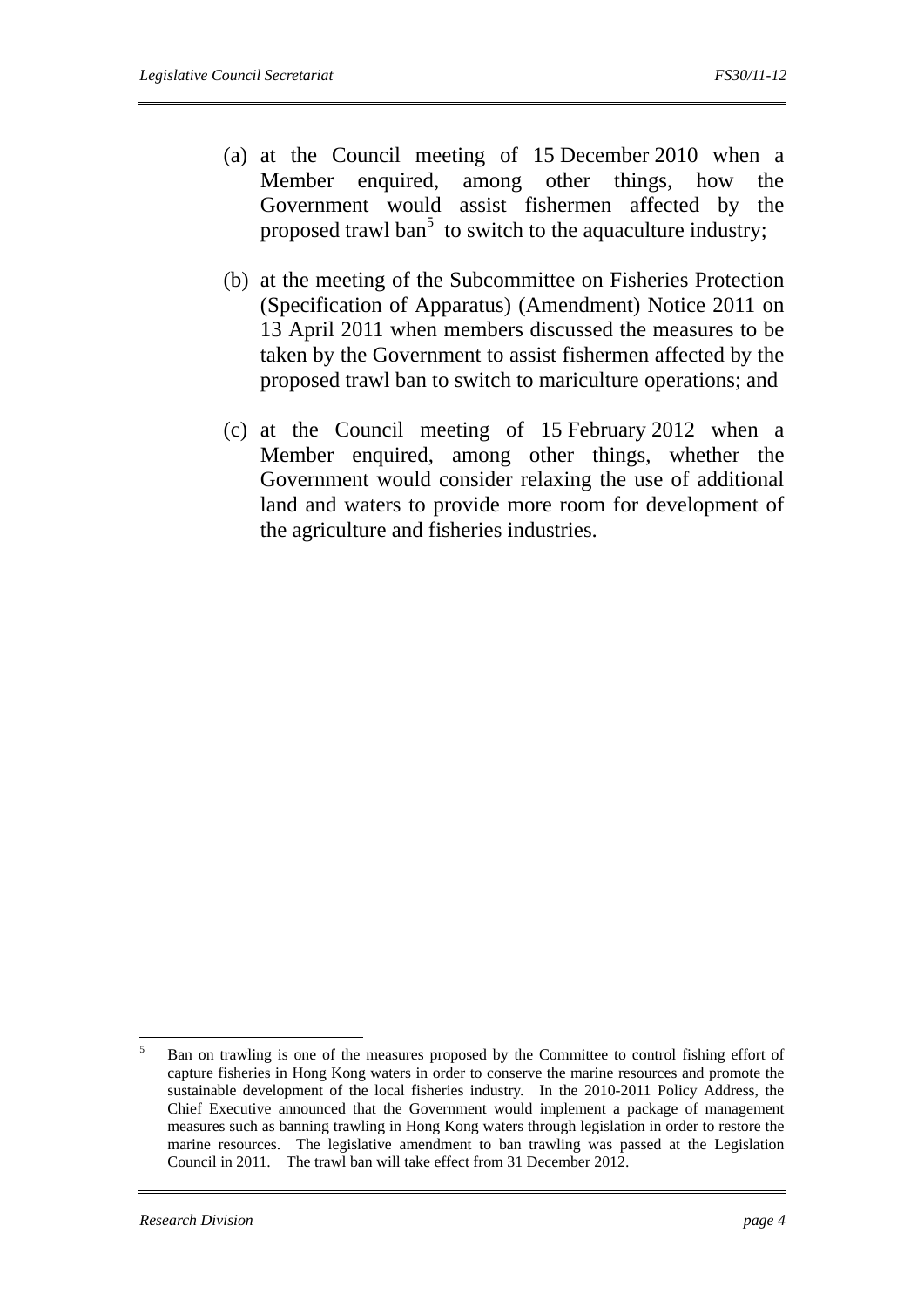## **References**

- 1. Agriculture, Fisheries and Conservation Department. (2012a) *Agriculture, Fisheries and Conservation Department Report*  2010-2011. Available from: http://www.afcd.gov.hk/misc/download/annualreport2011/en/fisherie s.html [Accessed July 2012].
- 2. Agriculture, Fisheries and Conservation Department. (2012b) *Fisheries – Aquaculture.* Available from: http://www.afcd.gov.hk/english/fisheries/fish\_aqu/fish\_aqu.html [Accessed July 2012].
- 3. Food and Health Bureau and Agriculture, Fisheries and Conservation Department. (2010) *Report of Committee on Sustainable Fisheries*. Paper submitted to the Panel on Food Safety and Environmental Hygiene of the Legislative Council for discussion on 11 May 2010. LC Paper No. CB(2)1472/09-10(03).
- 4. Food and Health Bureau and Agriculture, Fisheries and Conservation Department. (2011) *Legislative Proposals to Take Forward the Trawl Ban and Other Fisheries Management Measures.* Paper submitted to the Panel on Food Safety and Environmental Hygiene of the Legislative Council for discussion on 8 March 2011. LC Paper No. CB(2)1197/10-11(03).
- 5. Government Information Services. (1988) *Hong Kong 1988*. Hong Kong, Government Printing Department.
- 6. Information Services Department. (2012) *Hong Kong: The Facts Agriculture and Fisheries*. Available from: http://www.gov.hk/en/about/abouthk/factsheets/docs/agriculture.pdf [Accessed July 2012].
- 7. Legislative Council Secretariat. (2011) *Report of the Subcommittee on Fisheries Protection (Specification of Apparatus) (Amendment) Notice 2011.* Paper submitted to the House Committee of the Legislative Council for the meeting on 13 May 2011. LC Paper No. CB(2)1717/10-11.